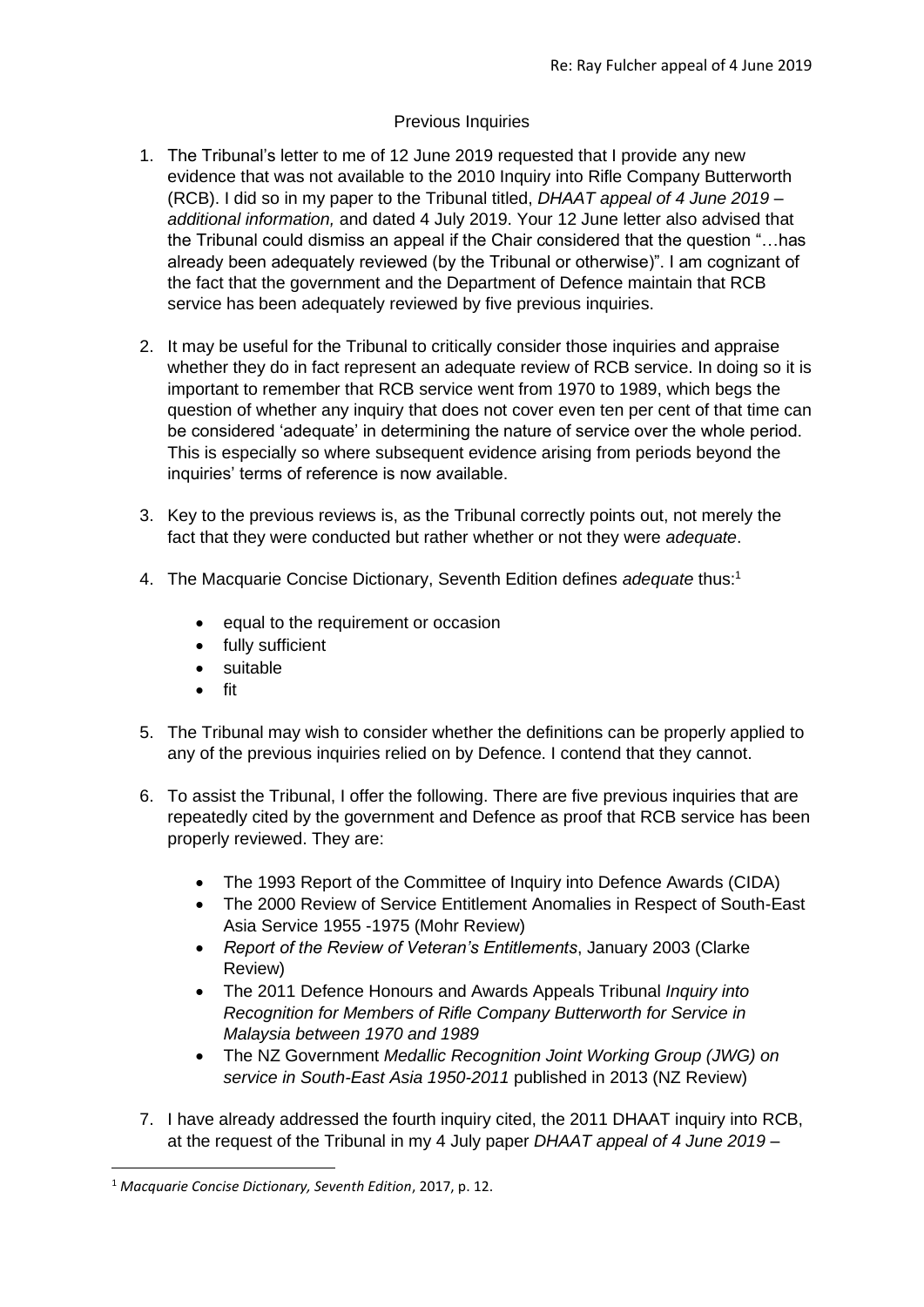*additional information.* I shall briefly address why each of the other inquiries cannot be relied on as adequate reviews of RCB service.

# **CIDA**

- 8. The CIDA inquiry says very little about service at Butterworth, but what it does say indicates that it did not have access to the abundant evidence of the armed enemy threat posed by the Communist Terrorists to Butterworth contained in my appeal and accompanying documents. Concluding its two paragraphs on South-East Asia, including Butterworth, the Committee says "…therefore in terms of its Principle number 1, it does not recommend that this service be recognised through a medal".<sup>2</sup> Principle 1 says, in part, that "Recognition of service by medals … should only occur when that service has been rendered beyond the normal requirements of peacetime. Normal duties such as training and garrison duties should not be recognised…". The Committee does not define what it means by "garrison duties" but the explanatory text following Principle 1 says medals should be "…reserved for those who have done something special", a fairly vague concept. Principle 1 also says that medals should be reserved for "…military activities clearly and markedly more demanding than normal peacetime service". Again, quite a vague formulation.
- 9. Significantly, the review of RCB service in 2001 that awarded *non-warlike* service for February 1975 to December 1989 to RCB did not find Principal 1 a barrier to an award for RCB service. One of the recommendations of the review was that:

"In view of the conditions that existed in Singapore and Malaysia after the Indonesian Confrontation on 11 Aug 66 and until the end of FESR on 31 Oct 71, it is considered that duties in Butterworth are equally deserving of an award due to the terrorist threat which existed and the purpose of regional security. This is in keeping with CIDA principles."3

10. That is, a later review with more evidence found that the CIDA principles favoured RCB service.

# **Mohr Review**

11. The Mohr review did not examine service at Butterworth beyond 1970 whereas the period of claim for RCB service begins in 1970 and ends in 1989. As example I refer to Defence Department Minute ref 2000-34836 Pt 1 where Air Commodore R.K. McLennan advises in relation to the Mohr review that "Consequently, service at Butterworth between 1971 and 1989 was not considered".<sup>4</sup> This limit to Mohr's investigation was confirmed by Defence in 2001 when it wrote that:

<sup>2</sup> Gration, P, General, et al, *Report of the Committee of Inquiry into Defence Awards*, 1993, p. 45.

<sup>3</sup> Australian Defence Headquarters, *Recommendations of the Review of Service Entitlement in Respect of the Royal Australian Air Force and Army Rifle Company Butterworth Service 1971-1989*, PE 2000-34836 Pt 1, dot point 7.

<sup>4</sup> McLennan, R.K., Minute to Chief of Defence Force, *Review of Service Entitlement in Respect of the Royal Australian Air Force and Army Rifle Company Butterworth Service 1971-1989*, 2000-34836 Pt 1, para 2.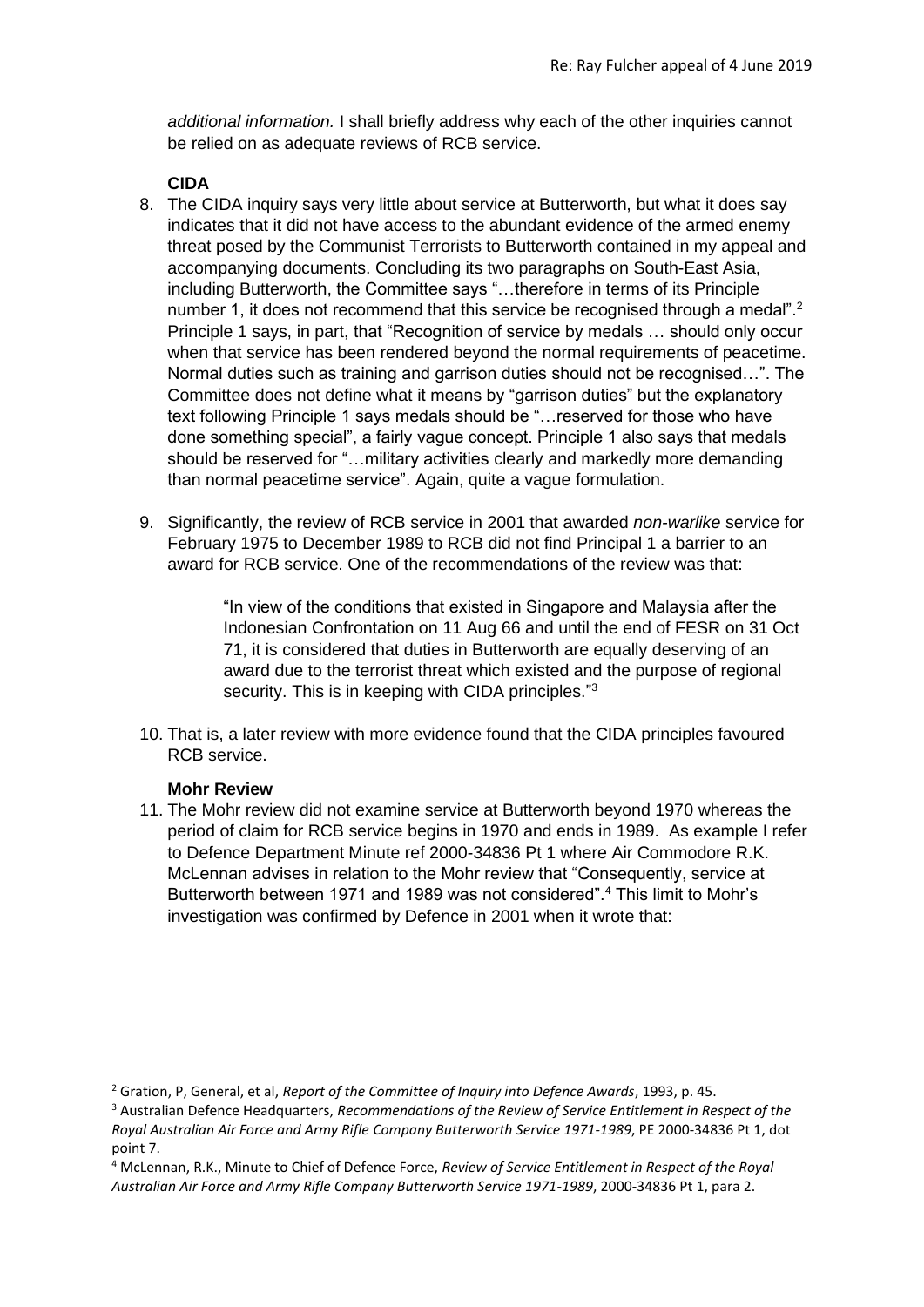"However, the review only made recommendations in respect of service up to and including 30 October 1971, the end date of the Commonwealth Far East Strategic Reserve (FESR) in South-East Asia."<sup>5</sup>

12. Mohr's comments on Butterworth are found in Chapter 3, *Far East Strategic Reserve - Malayan Emergency* which ceased operations on 31 October 1971. On RAAF service at Butterworth Mohr said:

> "One of the specific areas of ADF service the Review was asked to advise on was service at … Butterworth. I have found it difficult to comment in such specific terms as such service ranged over almost all of the period covered by the Review and in particular two major conflicts, the Malayan Emergency and the Indonesian Confrontation." 6

"Most, if not all, of the submissions received from personnel stationed at … Butterworth concerned either their involvement in operations on the Thai/Malay border region or their non-allotment during the period of the Indonesian Confrontation. These sought either medal recognition for their service or repatriation benefits or a combination of both …" 7

13. Importantly "Most, if not all, of the submissions … concerned either … involvement in operations on the Thai/Malay border region or ... non-allotment during the period of the Indonesian Confrontation". The Confrontation ended in August 1966. There is therefore no evidence that Mohr considered service by RCB at all.

#### **Clarke Review**

**14.** The Clarke Review's bibliography has no reference to any of the primary documents provided by me to the Tribunal.<sup>8</sup> This is unsurprising because such bodies rely primarily on public submissions, relevant private organisations (veterans' groups), and briefings from government departments and entities to provide the evidence upon which to make a determination. This approach is detailed in both the Mohr and Clarke reviews.<sup>9</sup> Realistically, a determined examination of archival documents by private bodies did not commence until the formation of the Rifle Company Butterworth Review Group (RCBRG) in 2006 so that the evidence uncovered by the RCBRG was unavailable at the time to the Clarke Review (or the Mohr Review or CIDA for that matter).

- <sup>6</sup> The Hon R.F. Mohr, *Review of Service Entitlement Anomalies in Respect of*
- *South-East Asian Service 1955-75*, February 2000, p. 32.

<sup>5</sup> Department of Defence, *Award for Service in South-East Asia 1955-1989*, DEFGRAM No 233/2001, 2 July 2001, p. 1.

<sup>7</sup> Ibid., p. 33.

<sup>8</sup> Clarke, J, *Report of the Review of Veteran's Entitlements*, January 2003, from p 869.

<sup>9</sup> The Hon R.F. Mohr, *Review of Service Entitlement Anomalies in Respect of*

*South-East Asian Service 1955-75*, February 2000, from p XXX; Clarke, J, *Report of the Review of Veteran's Entitlements*, January 2003, from p 59.